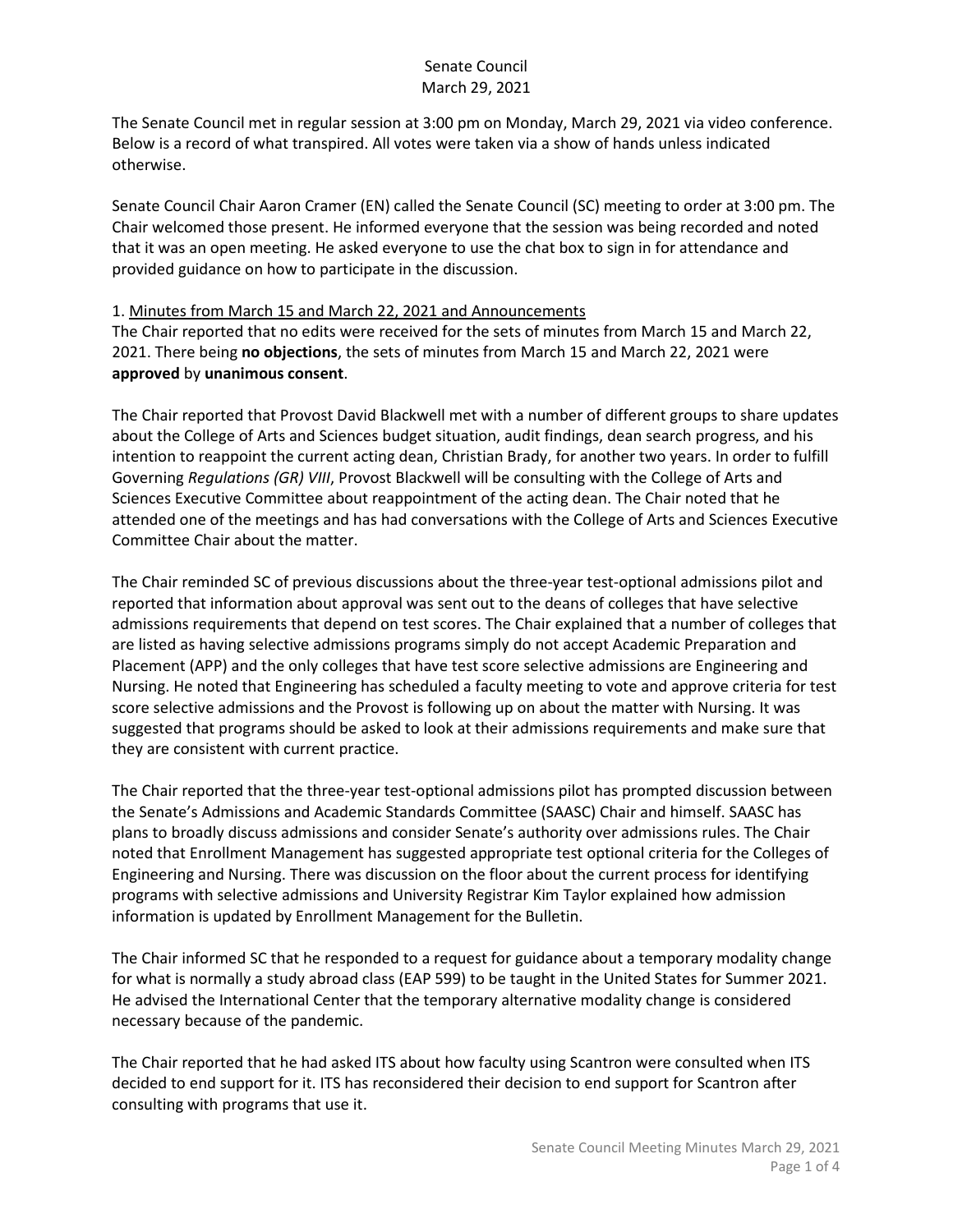The Chair reported that Katherine McCormick (ED/Department of Early Childhood, Special Education and Counselor Education) was recently named as the new Associate Provost of Planning and Assessment. He reminded SC that McCormick most recently served as Senior Presidential Faculty Fellow under Vice President for Student Success Kirsten Turner. He noted that this was after Student Success was carved from the Office of the Provost. He explained that in McCormick's new role her responsibilities include SACSCOC reaffirmation broadly and the Office of Strategic Planning and Institutional Effectiveness. He also reported that although there were previous conversations between the Provost and Senate's Rules and Elections Committee (SREC) about educational policy issues related to undergraduate education, this does not appear to be part of McCormick's portfolio of responsibilities. The Chair noted that reaffirmation work requires great attention to detail as well as dedicated focus and wished her well in this activity on behalf of SC. In response to a question from Blonder, he opined that McCormick will primarily report to the Provost and not to Student Success, but he was not sure if McCormick would continue to serve as Senior Presidential Faculty Fellow. The Chair explained he requested an organizational chart from Vice President Turner, but he has not yet received one. Assistant Provost for Strategic Planning and Institutional Effectiveness Annie Davis Weber confirmed that McCormick will be the leader of the ten-year SACSCOC reaffirmation process.

The Chair reported growing interest from administration about UK Core as part of the reaffirmation process. He explained that UK was previously approved for differentiated review, an abbreviated review process, by the Southern Association of Colleges and Schools Commission on Colleges (SACSCOC) and UK Core assessment would not have been a part of this review. However, SACSCOC rescinded their approval of differentiated review, citing a lack of administrative training in the area of student organizations and insufficiency of the student organizations *Administrative Regulation* (*AR*) (Student Success). Last year's cheerleading scandal appears to be the impetus for this and as an additional consequence of differentiated review there is the sense that reaffirmation will delve deeply into assessment of UK Core. He noted that questions are expected to come up regarding why or how nonacademic considerations affect the core curricular mission of the University. He expressed his continuing willingness to have broader conversations about UK Core with the President.

The Chair reported ongoing issues with dual credit-related activities that involve Student Success, Enrollment Management, and the College of Education and its Center for Next Generation Leadership, the major challenge being that there seemed to be misunderstanding about the Senate's role in overseeing dual credit. He also reported having conversations with the College of Education and receiving a draft proposal to document Education's current activities around dual credit (as opposed to the dual credit activities originally approved by Senate), so that their current practices can be formally approved. He noted that Undergraduate Council is likely to request a simpler list of programmatic offerings for approval in the short term and SC should determine next steps to ensure appropriate governance of the program. There was clarification that the courses are taught by UK faculty and there was general discussion about dual credit.

In response to a question from Jones about communicating the Senate's responsibilities, the Chair noted that while he regularly communicates with various members of senior leadership, some areas of campus do not always recognize Senate's authority in matters that it has oversight of.

The Chair announced that the Senate Hearing Panel has a current case and will hold a formal hearing beginning on April 22<sup>nd</sup>. The hearing will be live-streamed and the link will be made available on the Senate website.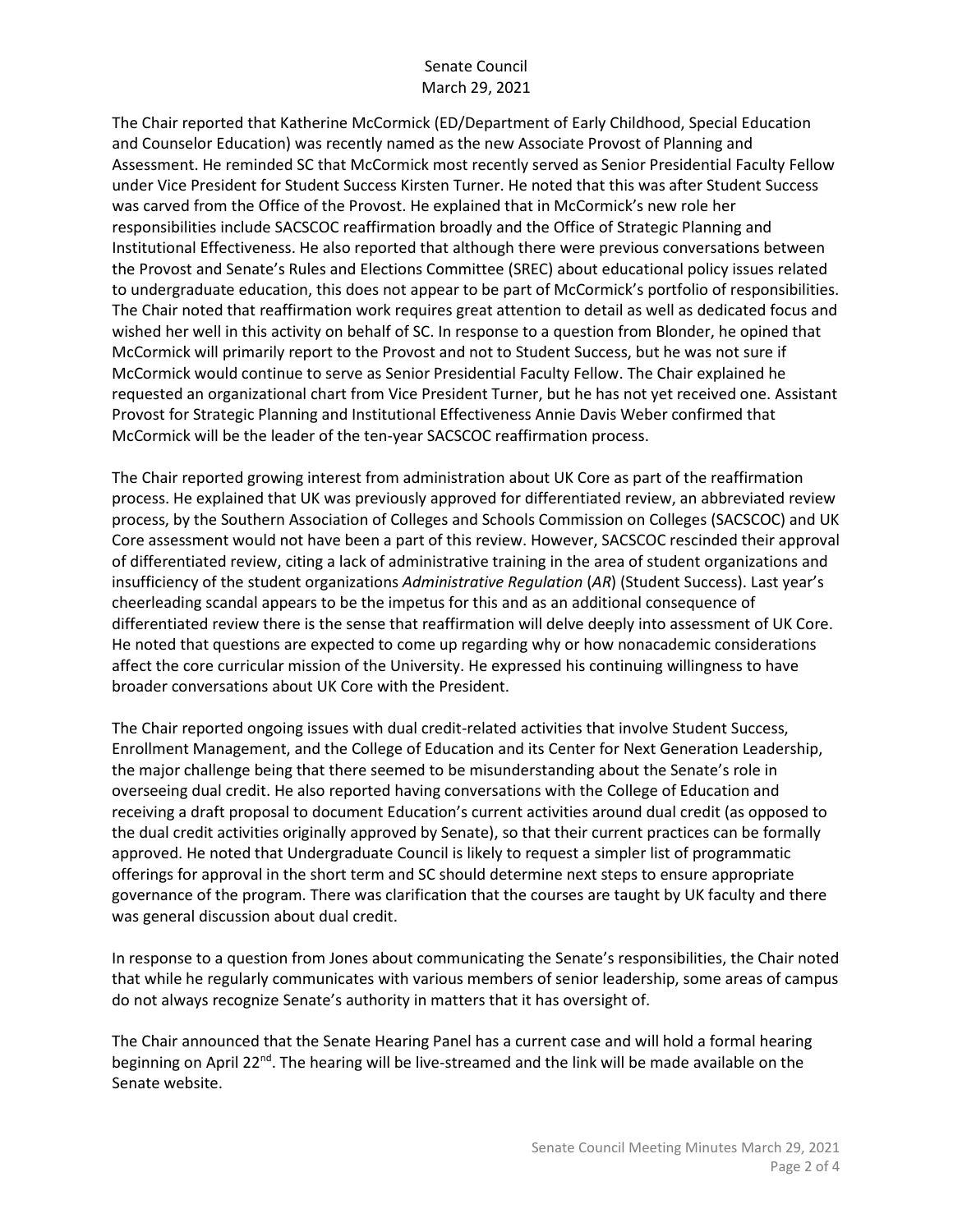# 2. Proposed Change to 2020-21 College of Pharmacy Calendar

The Chair explained the proposal from the College of Pharmacy to change their graduation date from May 7, 2021 to May 14, 2021. There were no questions. Vincent (BE) **moved** to approve the proposed change to the 2020-21 College of Pharmacy Calendar. Kuhnlein (SGA) **seconded**. The Chair asked if there was debate and there was none. A **vote** was taken and the motion **passed** with none opposed.

## 3. Proposed Change to Academic Calendar (Add Commencement Dates of May 14-16)

The Chair explained the proposal to add commencement dates of May 14-16, 2021 to the academic calendar. There were no questions. Vincent (BE) **moved** to approve the addition of May 14-16 to the 2020-21 academic calendar as the May Commencement dates. Cantrell (ED) **seconded**. The Chair asked if there was debate and there was none. A **vote** was taken and the motion **passed** with none opposed. Taylor confirmed for the Chair that she would add the commencement dates to the calendar.

#### 4. Assessment, Evaluation, Feedback, & Intervention System (AEFIS) - Assistant Provost for Strategic Planning and Institutional Effectiveness Annie Davis Weber

Assistant Provost for Strategic Planning and Institutional Effectiveness Annie Davis Weber explained how AEFIS was chosen as the new assessment management system. She noted that existing policies and procedures around assessment are not changing and went over the AEFIS phased implementation plan. The floor was opened for questions and there was clarification that an AEFIS student portfolio would not show up in an official UK transcript and that the course evaluation pilot using AEFIS does not currently include any changes related to academic policy or the content of the evaluations. She confirmed that colleges can continue using Digital Measures instead of AEFIS but centralized support for Digital Measures will be going away so they will need secure their own contracts.

## 5. Committee Reports

a. Senate's Rules and Elections Committee (SREC) - DeShana Collett, Chair

i. Student Organizations Sponsored by an Educational Unit

SREC Chair Collett was not available so SREC member Davy Jones presented. Jones explained the history related to *SR 5.2.5.2.1* ("Excused Absences," "Acceptable excuses") and the more recent administrative consideration of revisions to *Administrative Regulation* (*AR*) *4.1* ("Registration and Recognition of Student Organizations") by the University Regulations Committee in December 2020. He reported that SREC discussed what does "educational unit" mean, what does "sponsored by" mean, and the Senate's jurisdiction to promulgate an excused absence educational policy concerning "student organizations." The SREC decided that the issue involved substantive policy that was not discernable by the SREC as a simple matter of SREC interpretation and has requested that SC ask an appropriate entity to review the matter. There were no questions of fact.

Grossman (AS) **moved** to refer the matter to the Admissions and Academic Standards Committee (SAASC). Oltmann (CI) **seconded**. The Chair asked if there was debate and there was none. A **vote** was taken and the motion **passed** with none opposed.

## 6. *Senate Rules Section 7* ("Code of Faculty Responsibilities")

The Chair reminded SC of their previous discussion regarding *SR Section 7* and asked how they would like to move forward. There was discussion about the possibility of deleting *SR Section 7* and the extent to which it was valuable. Grossman (AS) **moved** to explain the problems regarding *SR Section 7* to Senate and ask senators if they want to compose an ad hoc committee to consider *Section 7* (i.e. deleting, revising, addressing in some other way, etc.). Oltmann (CI) **seconded**. The Chair asked if there was